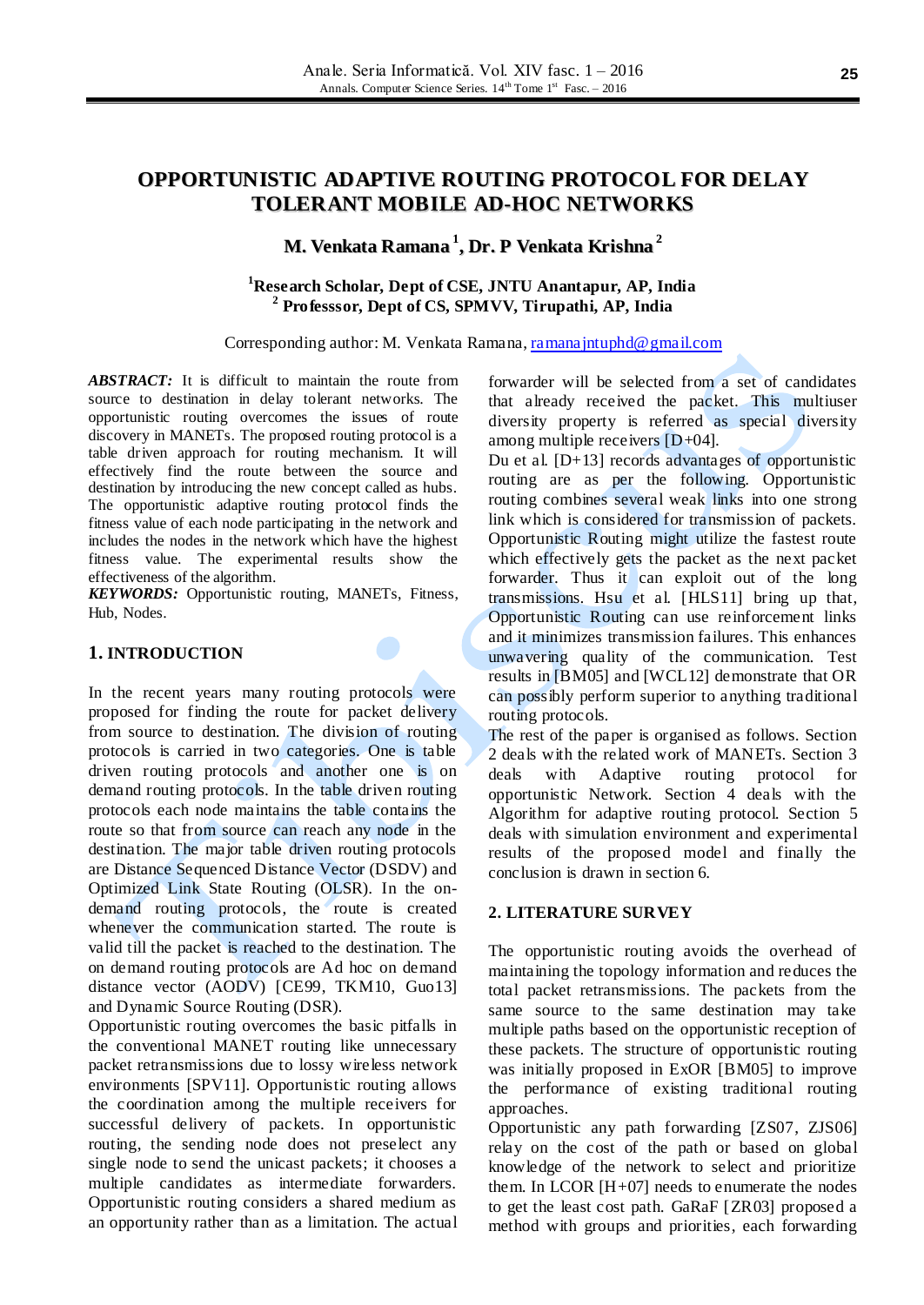node neighbors formed as groups and makes priority regions. Therefore, the nodes are who nearer to the destination had the higher priority. Network layer specifies a set of nodes and data link layer involves in the further node selection process  $[S+04]$ . A new routing algorithm [LSS11] proposed based on the back pressure to maintain the network stability and minimizes the path lengths between source to destination, it results the fast forwarding with less overhead on the network. Another cluster based mechanism proposed [RYS10] here the carriers used to maintain the connectivity among different cluster of nodes.

Several optimized algorithms  $[D+15]$  like Bubblerap and propicman has been compared along with many data dissemination methods in the algorithms. Several other papers also worked on data dissemination methods in opportunistic routing. Public subscribe communication [C+10] implemented in opportunistic routing with socio aware method. Network coding  $[Y+07]$  is another complimentary to the opportunistic routing; it creates an encoded packet and obtains maximum utilization by opportunistic listening. Several other methods  $[Y+07, A+00, KM03]$ achieves the maximum capacity and coding done at polynomial time. This paper follows the cooperative behavior among the group of nodes to maintain the network stability and energy efficiency.

### **3. ADAPTIVE ROUTING PROTOCOL FOR OPPORTUNISTIC NETWORK**

To perform the opportunistic routing in MANETs, we employ the router mechanism for opportunistic networks. The opportunistic network utilizes the characteristics of network for relaying of messages. The protocol utilizes the Store and forward mechanism for delivering the messages.

The Adaptive routing protocol observes the movement of mobile nodes in day to day life to perform message routing. The main feature of the adaptive routing is it can exploit the periodic movement of the nodes and message routing is done based on this process  $[V+10]$ . The proposed routing protocol mainly depends on the hubs. The hubs contain the information of the mobile nodes, routing tables and context information.

The node in the MANET wants to send the message, it will first reach to the hub and the hub is responsible to send the message to the nearest hub of the destination. The routing in the network is considered as graph  $G (V, E)$ , where V is the vertex denotes the hubs and the nodes moving in the network act as edges E. The routing is processed based on the

forwarding table which is residing in the hub for every node.

In ordered to implement the proposed protocol, we have to delimit the hub by identifying the geographical fixed points. In [KOK10], they proposed information sharing process called as floating content which is used for the proposed protocol for managing the anchor zones. The nodes which enter in to the hub region must share their information with the hub.



**Figure 1: Nodes mobility in the anchor zone and the distant zone [KOK10]**

Figure 1 explains about the operating module of the floating content where it can explains about the anchor zone, mobile nodes and communication between them. Content is replicated among nodes inside the anchor zone and remove from the nodes distant from the region.



**Figure 2: Adaptive Routing Protocol**

Figure 2 explains about the adaptive routing protocol where the concentration of nodes is divided in to three hubs. The Hub1, Hub2 and Hub3 are situated in three different regions and the nodes which visit the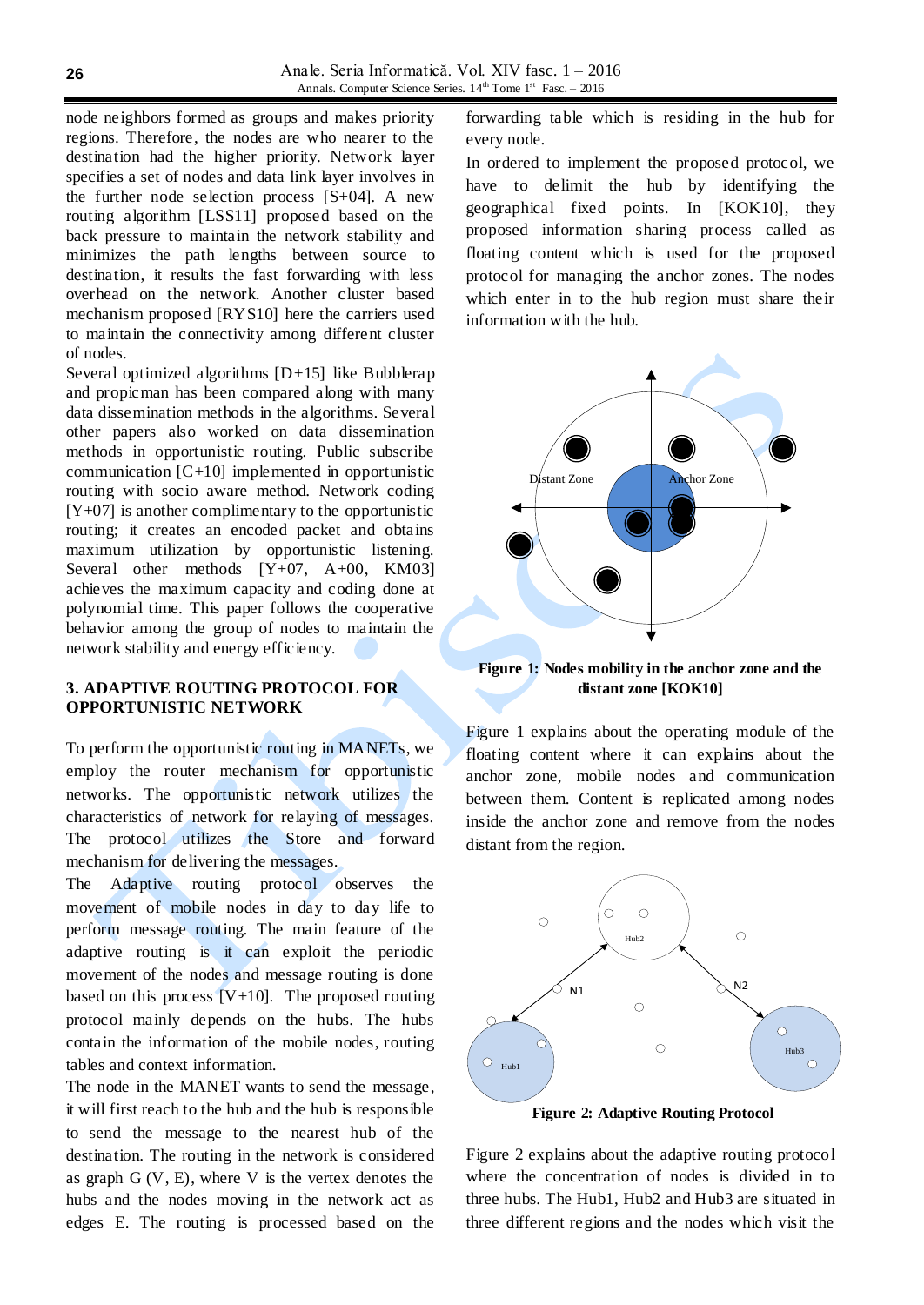hubs two or more times must and should share their information with the hubs. The Node N1 and Node N2 which visits the different hubs named as carrier nodes. The carrier nodes information is stored in the routing table of the hubs.

## **4. ALGORITHM FOR ADAPTIVE ROUTING PROTOCOL**

Algorithm 1 determines about the adaptive nature of the routing protocol. This module deals with the recognition of mobile nodes which perform regular routes between hubs. A fitness table is created with the entries of mobile nodes which are processed under the hub. Fitness value is incremented each time the node visits the hub. Based on the fitness value the nodes are selected for the routing in the MANETS.

# **Algorithm 1: Adaptive Routing Protocol**

Begin Step 1: if (Hub  $==$  found) then Calculate fitness value of the node to the hub Step 2: if (fitness value  $== 0$ ) then Discard the node details from the table Step 3: if (fitness value  $> 0$  && fitness value  $\le$  = 0.9) then Fitness value = fitness value  $+0.2$ Step  $4$ : if (fitness value  $> 0.9$ ) then Add the node to the hublist(Node ID) Step 5: for each hub: fitness table do Update the node entering time and leaving time Step 6: compare the fitness value of each node the fitness table Step 7: find the best nodes for network formation based on the fitness value

End

# **5. SIMULATION ANALYSIS**

In this section, we like to analyze the proposed method with various existing approaches to check the performance at different transmission schemes in the network.

#### *A. Simulation setup*

To evaluate proposed Opportunistic Adaptive Routing Protocol (OARP), we used NS-2 network simulator. We compare the proposed protocol with TLG, BLR and GPSR. The main objective of simulations is to demonstrate the performance of OARP by placing a rectangular area of size 1000 x 1000  $m<sup>2</sup>$  with free moving of nodes, a random placement of 200 nodes with the transmission range of 250m. All the flows are constant bit rate with a packet size of 512 bytes.

*B. Simulation results and analysis*

The proposed routing protocol is tested with different network parameters and protocols. This section gives the complete experimentation results of different parameters.

B.1 Delivery ratio: This is the ratio of total number of packets initialized and total number of packets reached to the destination. Figure 3 shows that the delivery ratio is higher than the other existing approaches. The delivery rate is very high during the less network size and less transmissions when the size of network reaches to some threshold value other protocols failing to maintain the delivery ratio but our proposed method outperforms the remaining and giving better output. While implanting this Adaptive routing approach, the delay is avoided. So the algorithm is optimized for less number of iterations due to its location aware identity.



**Figure 3: Delivery ratio vs network size**

B.2 Packet delay: The packet delay is defined as the end to end difference between selected packets in a flow. Packet duplicating is a serious concern for a beacon-less routing solution. Figure 4 shows the average delay vs network size, in the graph there is a growth in the delay process when increasing the size of the network, but giving the efficient results than other existing approaches.



**Figure 4: Average delay vs network size**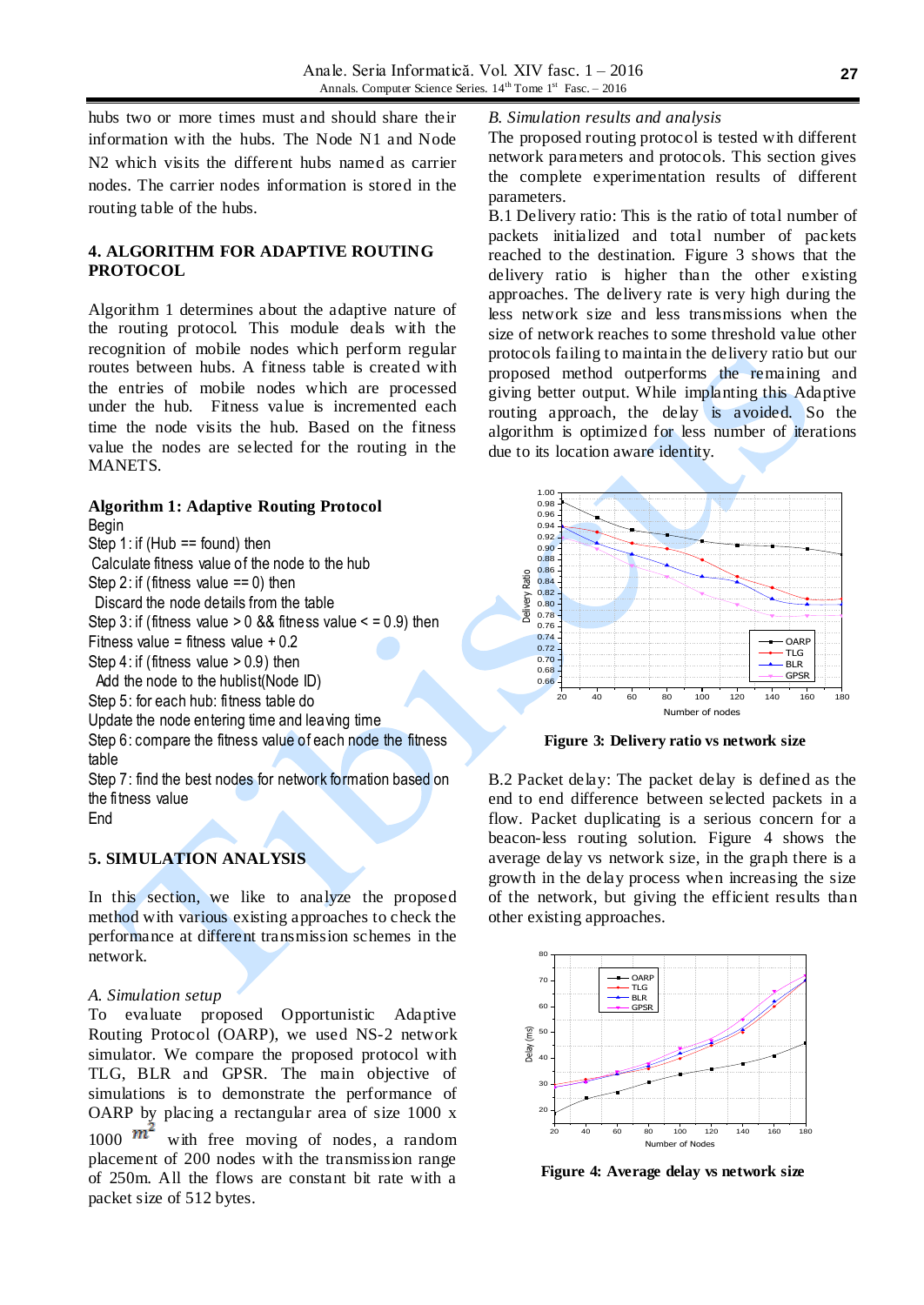#### **CONCLUSION**

The opportunistic adaptive routing protocol provides the better network formation when compared to the existing routing protocols in MANETs. The proposed model monitors the node mobility and records the fitness value of each node in the routing table. The hubs are responsible for maintaining the routing table and observing the fitness value. Opportunistic routing employs the candidates to improve the reliability, packet delivery ratio and other efficiency-related parameters like delay time. It is also possible to implement trust-based mechanism among the nodes in the hubs to achieve the better results.

#### **REFERENCES**

- [A+00] **R. Ahlswede, N. Cai, S.-Y. R. Li, R. W. Yeung -** *Network information flow*, IEEE Trans. Information Theory, IT-46(4), ppI204-1216, July 2000.
- [BM05] **S. Biswas, R. Morris -** *ExOR: Opportunistic multi-hop routing for wireless networks*. In Proceeding of conference on applications, technologies, architectures, and protocols for computer communications (SIGCOMM '05), ACM, New York, NY, USA, pp. 133–144, 2005.
- [CE99] **C. E. Perkins, E. M. Royer -** *Ad-hoc on-demand distance vector routing*. Paper presented at the Second IEEE Workshop on Mobile Computing Systems and Applications, 1999. Proceedings. WMCSA′99, IEEE, 25–26 February 1999, pp. 90–100.
- [C+10] **Marco Conti, Silvia Giordano, Martin May, Andrea Passarella -** *From opportunistic networks to opportunistic computing*. IEEE Communications Magazine, 48:126–139, September 2010.
- [DGV07] **Henri Dubois-Ferriere, Matthias Grossglauser, Martin Vetterli -** *Leastcost opportunistic routing*. Technical Report LCAV-REPORT-2007-001, School of Computer and Communication Sciences, EPFL, 2007.
- [D+04] **S. Diggavi, N. Al-Dhahir, A. Stamoulis, and A. Calderbank -** *Great expectations: The value of spatial*

*diversity in wireless networks*, Proceedings of the IEEE, vol. 92, pp. 219–270, Feb. 2004.

- [D+13] **X. Du, Y.-A. Liu, K.-MA. Liu, B.-H. Tang, X. Chen -** *Throughput oriented forwarders selection analysis for opportunistic routing in wireless mesh network*. The Journal of China Universities of Posts and Telecommunications, ISSN 1005–8885. 20 (2), 73–78, 2013.
- [D+15] **Chen Dong, Lie-Liang Yang, Jing Zuo, Soon Xin Ng, Lajos Hanzo -** *Energy, Delay, and Outage Analysis of a Buffer-Aided Three-Node Network Relying on Opportunistic Routing*, Communications, IEEE Transactions on , vol.63, no.3, pp.667,682, March 2015.
- [Guo13] **Peng-Cheng Guo -** *Research of AODV Routing Protocol for Ad Hoc Networks*. Science Technology and Engineering 18, 023 (2013).
- [H+11] **C.-J. Hsu, H.-I. Liu, W. K. G. Seah -** *Opportunistic routing: A review and the challenges ahead*. Computer Networks, ISSN 1389–1286, 55 (15), 3592–3603, 2011.
- [KM03] **R. Koher, M. Mehard -** *An algebraic approach to network coding*, IEEE/ACM TRANS ON Networking, 2003.
- [KOK10] **J. Kangasharju, J. Ott, O. Karkulahti -** *Floating content: Information availability in urban environments*, in Pervasive Computing and Communications Workshops (PERCOM Workshops), 2010 8th IEEE International Conference on, March 2010, pp. 804–808.
- [MKS11] **S. Misra, P. V. Krishna, V. Saritha -** *LACAV: an energy-efficient channel assignment mechanism for vehicular ad hoc networks*, J. Super Comput. (2011) 1–22, http://dx.doi.org/10.1007/s11227- 011-0552-1.
- [RYS10] **J. Ryu, L. Ying, S. Shakkottai -** *Backpressure routing for intermittently connected networks*. In Proceedings of IEEE INFOCOM 2010, 2010.